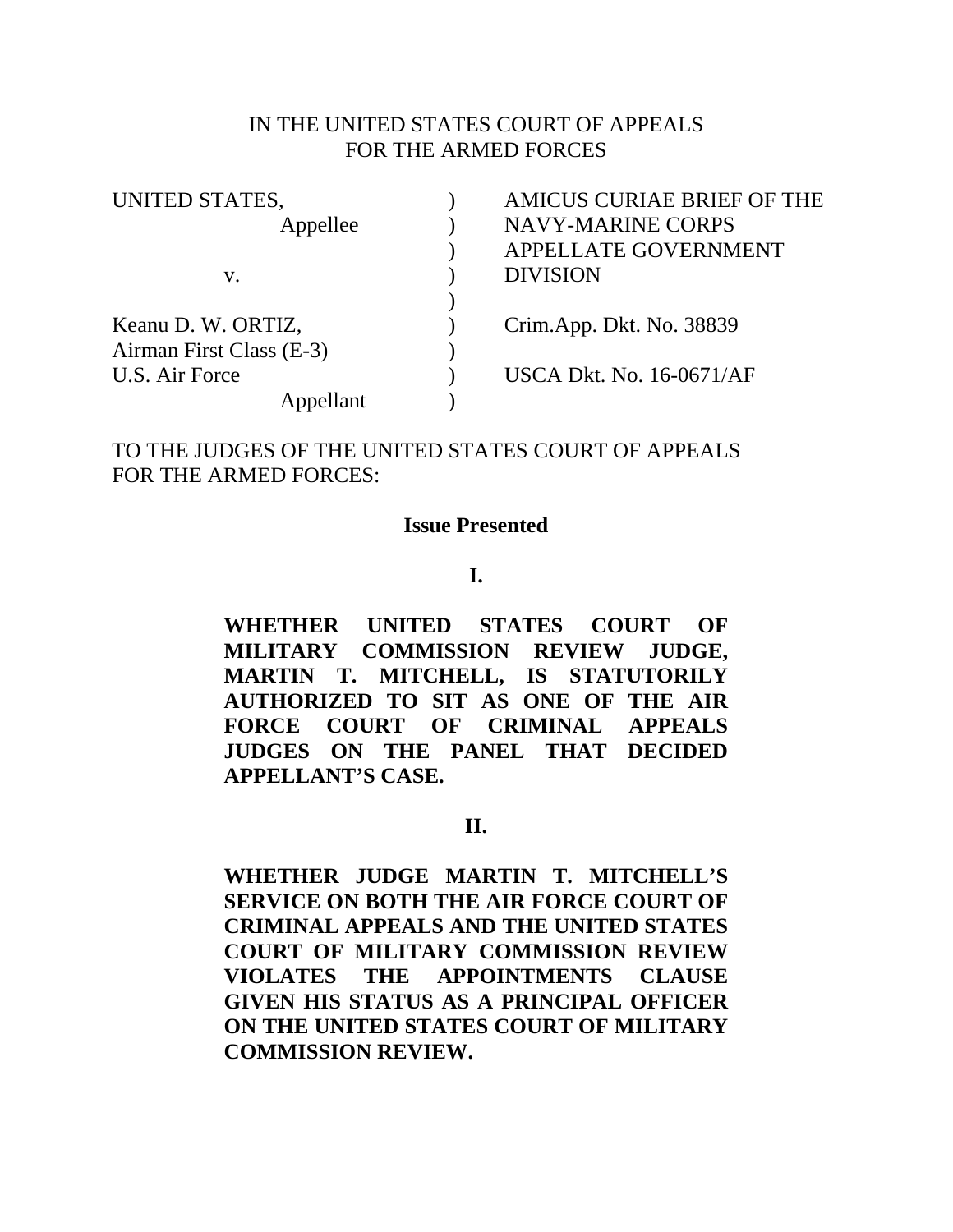## **Specified Issue**

### **III.**

**WHETHER JUDGE MARTIN T. MITCHELL WAS IN FACT A PRINCIPAL OFFICER FOLLOWING HIS APPOINTMENT BY THE PRESIDENT TO THE UNITED STATES COURT OF MILITARY COMMISSION REVIEW IN LIGHT OF THE PROVISIONS OF 10 U.S.C. § 949b(4)(C) AND (D), AUTHORIZING REASSIGNMENT OR WITHDRAWAL OF APPELLATE MILITARY JUDGES SO APPOINTED BY THE SECRETARY OF DEFENSE OR HIS DESIGNEE.** 

### **Statement of Statutory Jurisdiction**

The Air Force Court of Criminal Appeals had jurisdiction under Article 66,

Uniform Code of Military Justice (UCMJ), 10 U.S.C. § 866 (2012), because

Appellant's approved sentence included a dishonorable discharge. This Court has

jurisdiction under Article 67(a)(3), UCMJ, 10 U.S.C. § 867(a)(3) (2012).

# **Statement of the Case**

Appellee's Statement of the Case is accepted.

### **Statement of Facts**

Appellee's Statement of Facts is accepted.

# **Summary of Argument**

Pursuant to Rule 26(a)(2) of this Court's Rules of Practice and Procedure,

the Navy-Marine Corps Appellate Government Division agrees with and supports

the position taken by the Air Force Appellate Government Division on behalf of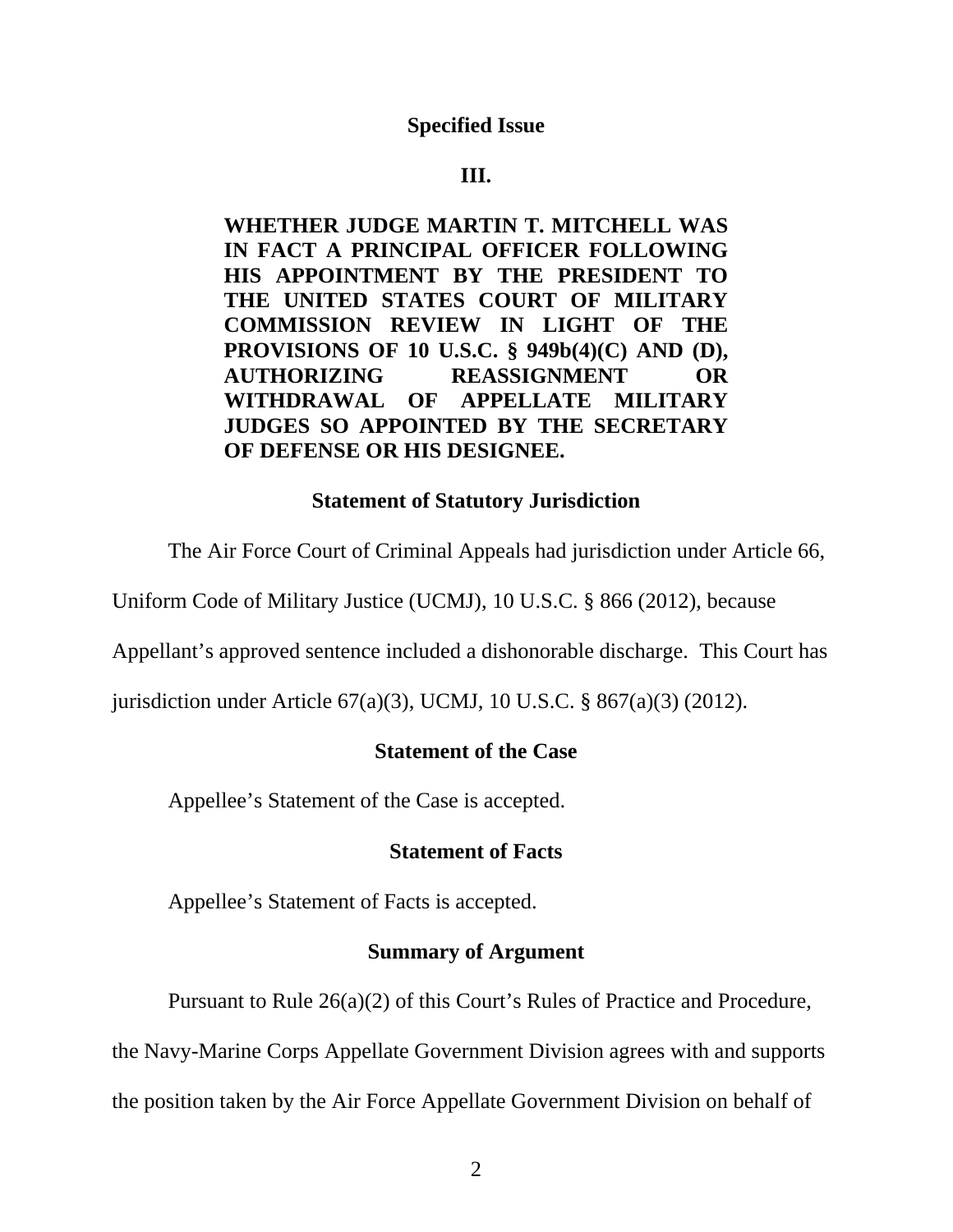Appellee in their Brief on the granted issues. Appellant fails to demonstrate that

the plain text of 10 U.S.C. § 973(b)(2) applies to the United States Court of

Military Commission Review (U.S.C.M.C.R.), as a judge on that court does not

hold or exercise the functions of a "civil office." Consistent with precedent and

practice, this Court should adopt a plain text reading of "civil office."

# **Argument**

THIS COURT SHOULD REJECT APPELLANT'S PROPOSED BROAD DEFINITION OF "CIVIL OFFICE" AS INCONSISTENT WITH A PLAIN READING OF 10 U.S.C. § 973. A POSITION ON THE COURT OF MILITARY COMMISSION REVIEW IS NOT A "CIVIL OFFICE" UNDER 10 U.S.C. § 973 AS IT DOES NOT RELATE TO THE GENERAL AFFAIRS OF THE PUBLIC, NOR DID CONGRESS REQUIRE THAT COURT TO BE COMPRISED EXCLUSIVELY OF CIVILIANS.

Amicus joins in Appellee's Brief, and writes to supplement Appellee's

arguments.

A. A "civil office" in 10 U.S.C. § 973 refers to governmental positions relating to the public's affairs. But it does not include all positions requiring Presidential appointment and Senate confirmation.

When analyzing a statute, this Court begins with the language of the statute.

*United States v. McPherson*, 73 M.J. 393, 395 (C.A.A.F. 2014) (quoting *Barnhart* 

*v. Sigmon Coal Co., Inc.*, 534 U.S. 438, 450 (2002)). "The first step is to

determine whether the language at issue has a plain and unambiguous meaning

with regard to the particular dispute in the case." *Id*. "The inquiry ceases if the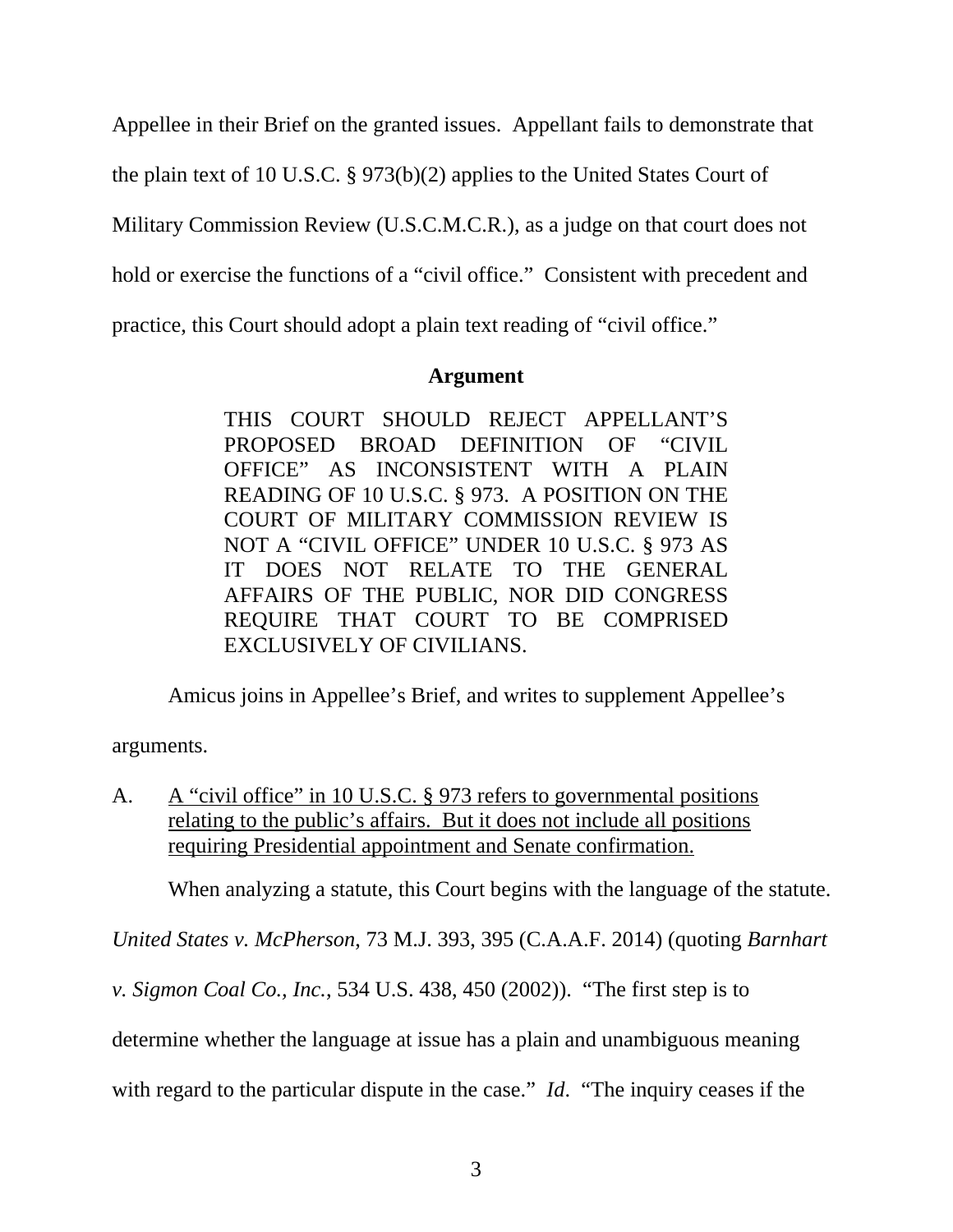statutory language is unambiguous and the statutory scheme is coherent and consistent." *Id*. This Court has consistently declined to search outside of the plain meaning of statutes and the Manual for Courts-Martial when analyzing the terms included in the same. *See United States v. Kearns*, 73 M.J. 177, 181-82 (C.A.A.F. 2014) (declining to "graft additional modifiers" onto 18 U.S.C. § 2423(a) and rather abiding by the plain text of the statute); *see also United States v. Wilder,* 75 M.J. 135, 138 (C.A.A.F. 2016) (holding the plain language of R.C.M. 707 controls when analyzing an alleged speedy trial violation under R.C.M. 707); *United States v. Simmermacher*, 74 M.J. 196, 201 n. 4 (C.A.A.F. 2015) (declining to depart from the plain text of R.C.M. 703(f)(2) when determining whether military judge properly abated proceedings when evidence was destroyed).

1. Plainly read, a "civil office" in 10 U.S.C. 973 is a duty relating to the general affairs of the public.

Congress limits the activities of commissioned military officers through a statute that reads:

Except as otherwise authorized by law, an officer to whom this subsection applies may not hold, or exercise the functions of, a civil office in the Government of the United States that is an elective office; that requires an appointment by the President by and with the advice and consent of the Senate; or that is a position in the Executive Schedule under sections 5312 through 5317 of title 5.

10 U.S.C. § 973(b)(2)(A) (2012) (internal quotation omitted). The statute does not define the term "civil office." 10 U.S.C. § 973.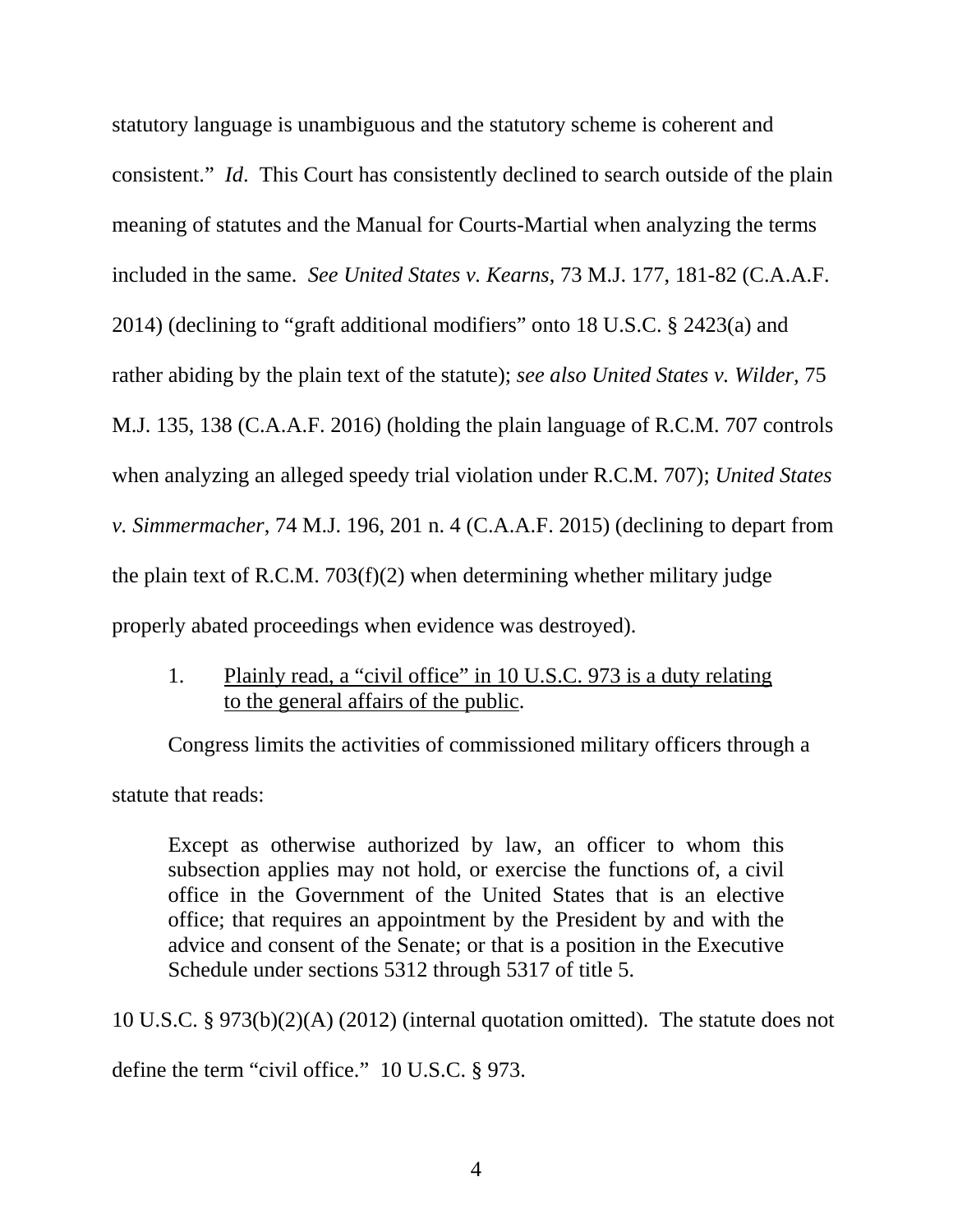In the absence of a statutory definition, courts look to the plain meaning of a term. *See Lopez v. Gonzales*, 549 U.S. 47 (2006); *see also Leocal v. Ashcroft*, 543 U.S. 1, 9 (2004) ("When interpreting a statute, we must give words their 'ordinary or natural' meaning."); *United States v. McCollum*, 58 M.J. 323, 340 (C.A.A.F. 2003) ("[W]ords should be given their common and approved usage.").

Given the absence of a statutory definition, this Court should look to the dictionary. *See United States v. Kuemmerle*, 67 M.J. 141, 143 (C.A.A.F. 2009) (looking to Merriam Webster's dictionary to define "distribute" for purposes of the Child Pornography Prevention Act); *see also United States v. Flores*, 729 F.3d 910, 914 (9th Cir. 2013) (looking to the dictionary to define "missile" for purposes of the National Firearms Act); *EEOC v. Houston Funding II, Ltd.*, 717 F.3d 425, 428 (5th Cir. 2013) (looking to the dictionary to define "medical condition" for purposes of the Pregnancy Discrimination Act); *L.S. Starrett Co. v. FERC*, 650 F.3d 19, 25 (1st Cir. 2011) (looking to the dictionary to define "construction" for purposes of the Federal Power Act).

The term "civil" means "of, relating to, or involving the general public, their activities, needs, or ways, or civic affairs as distinguished from special (as military or religious) affairs."<sup>1</sup> The term "office" means "a special duty, charge, or position

<sup>&</sup>lt;sup>1</sup> "Civil" Definition, Merriam-Webster.com, http://www.merriamwebster.com/dictionary/civil (last visited Oct. 25, 2016).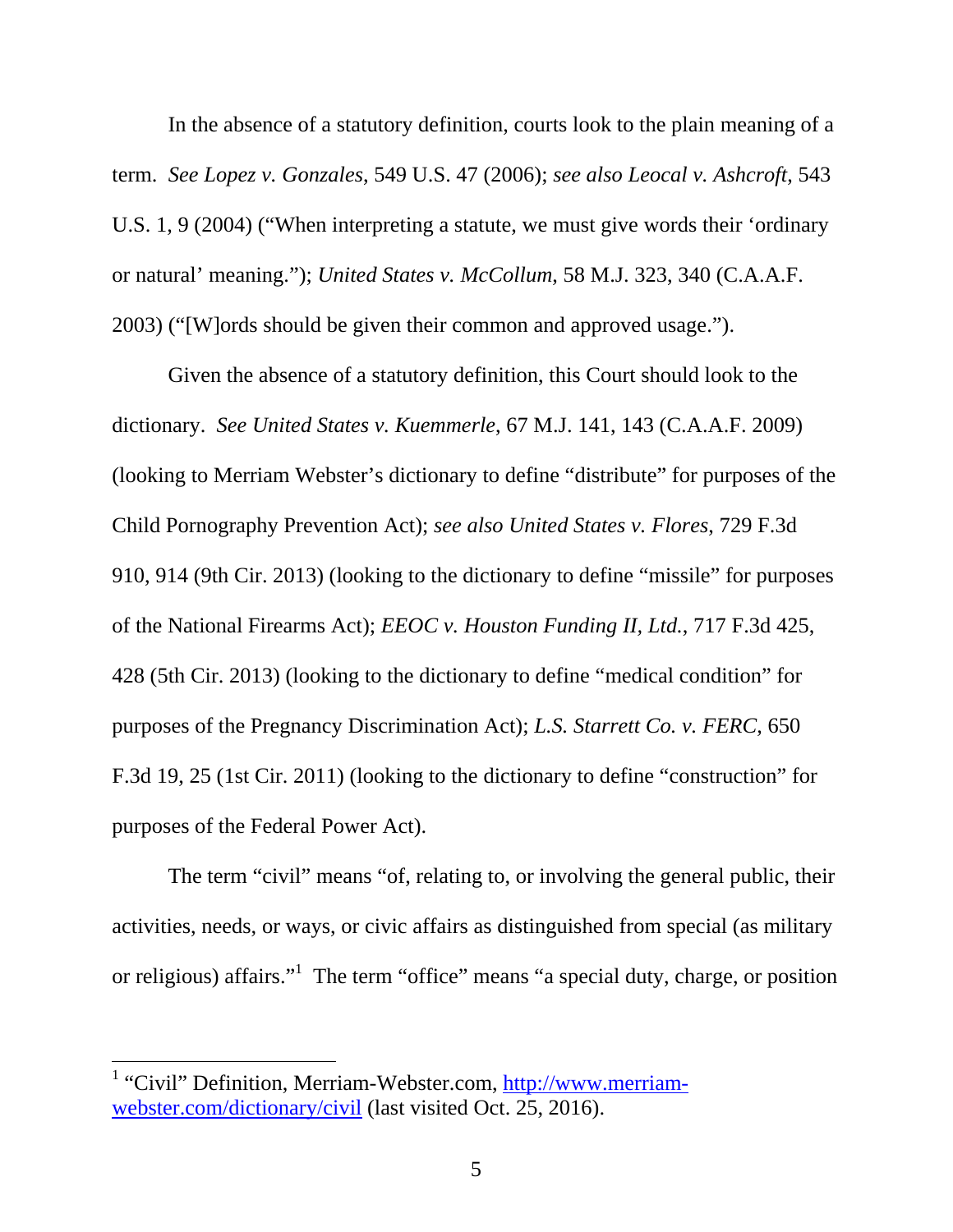conferred by an exercise of governmental authority and for a public purpose."<sup>2</sup> Put simply, a "civil office" is a position or duty relating to the general public's affairs.

#### 2. 10 U.S.C. § 973 does not define the term "civil office."

Any claim that 10 U.S.C. § 973 defines civil office so broadly as to include *any* position requiring "an appointment by the President by and with the advice and consent of the senate" is a misread of the statute. 10 U.S.C. § 973 does not define "civil office" at all. Rather, Congress merely lists three kinds of "civil offices" that are covered by the statute: (i) elective offices; (ii) those requiring Presidential appointment; and, (iii) positions in the Executive Schedule. 10 U.S.C. § 973(b)(2)(A). But Congress never defines "civil office."

3. A position does not become a "civil office" under 10 U.S.C. § 973 because it requires Presidential Appointment and Senate confirmation.

Presidential appointment does not render a position a "civil office" under 10 U.S.C. § 973. Similarly, the statue does not prohibit military officers from serving in non-"civil offices" that require Presidential appointment and the advice and consent of the Senate. Rather, the statute prohibits military officers from occupying a "civil office" *that also* requires a Presidential appointment.

Put another way, a plain reading of 10 U.S.C. § 973(b)(2) prohibits officers from holding civil office if that civil office also requires Presidential appointment

<sup>&</sup>lt;sup>2</sup> "Office" Definition, Merriam-Webster.com, http://www.merriamwebster.com/dictionary/office (last visited Oct. 25, 2016).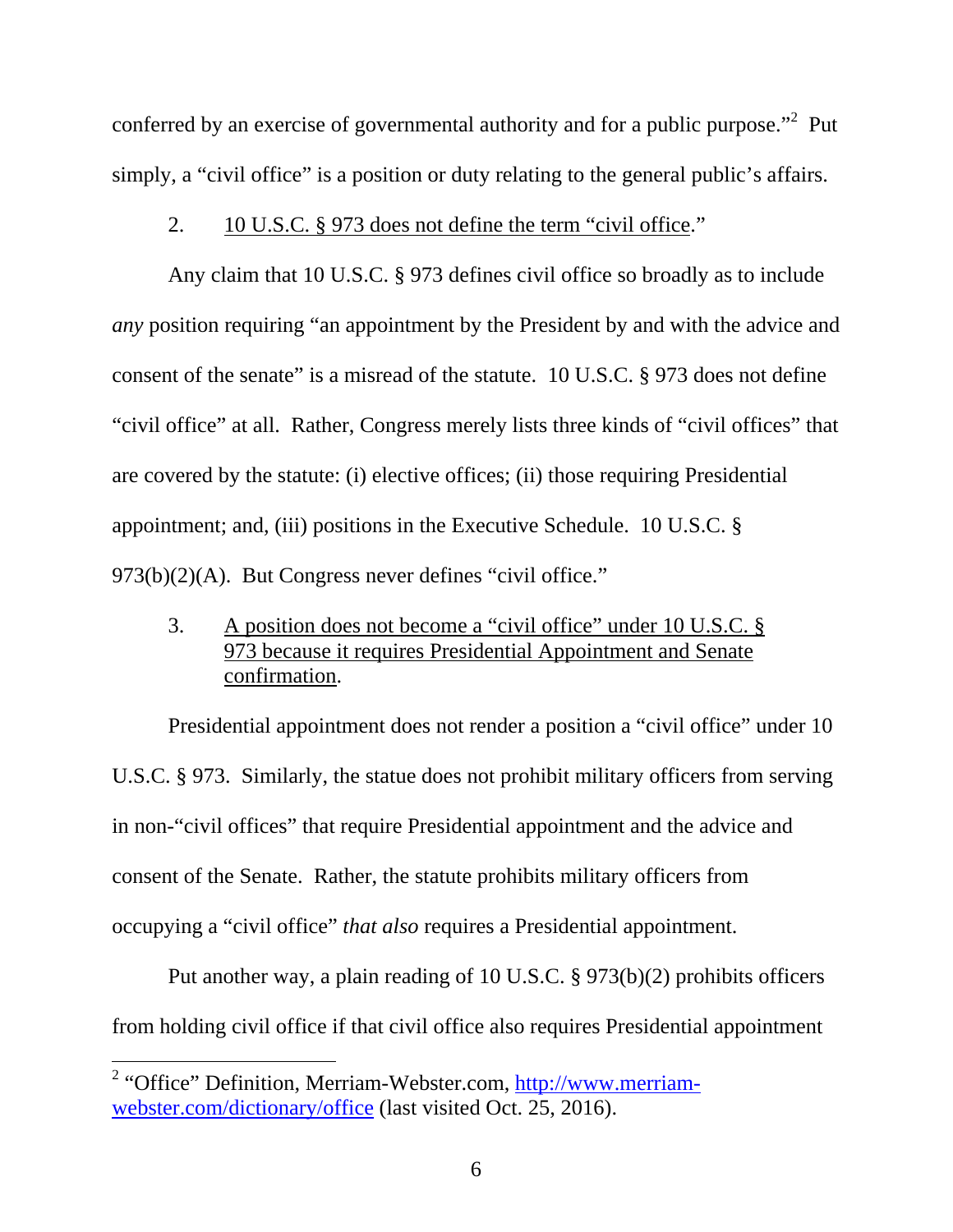and Senate confirmation. Yet no officer holds a "civil office" merely because the position requires Presidential appointment and Senate confirmation.

4. Military officers routinely occupy posts that require Presidential appointment and Senate confirmation without invalidating their commissions.

Congress routinely authorizes commissioned military officers to hold offices requiring Presidential appointment and Senate confirmation—without impact upon the officers' commissions. The Chairman of the Joint Chiefs of Staff is "appointed by the President, by and with the advice and consent of the Senate, from the officers of the regular components of the armed forces." 10 U.S.C. § 152 (2012). So too, the Vice Chairman, the Commander of the Unified Combatant Command for Special Operations, and various other "positions of importance and responsibility." *See* 10 U.S.C. §§ 154(a)(1), 167(c), 601(a) (2012). And a commissioned officer may serve as Chief of Staff to the President. 10 U.S.C. § 720 (2012). None of these officers becomes a civilian when assuming these posts.

- B. Judge Mitchell's position on the Court of Military Commission Review is not constrained by the statutory phrase "civil office," nor is there any impact on his military commission.
	- 1. Judge Mitchell holds no "civil office" at the Court of Military Commission Review.

Congress directed that the Court of Military Commission Review "shall, in accordance with procedures prescribed under regulations of the Secretary [of Defense], review the record in each case that is referred to the Court by the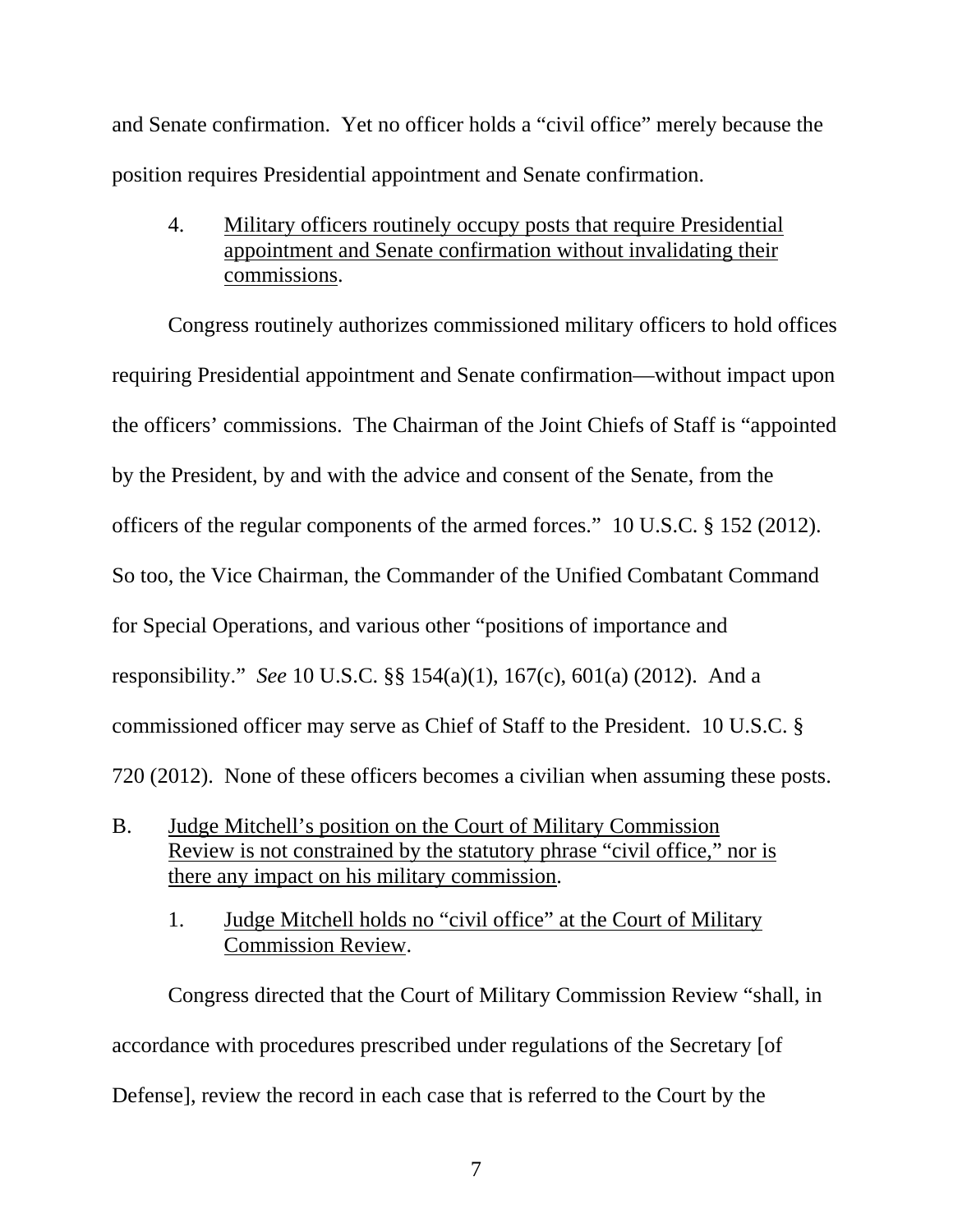convening authority under [10 U.S.C. § 950c] with respect to any matter properly raised by the accused." 10 U.S.C. § 950f(c). No affairs of that court relate to the general affairs of the public. *See* 10 U.S.C. §§ 948a et seq. (2012) (establishing military commissions). Thus, the "civil office" restrictions of 10 U.S.C. § 973 do not apply to that court, and Judge Mitchell's commission was not terminated upon his acceptance of the position on that court.

Nothing supports a contention otherwise, particularly given this Court's practice of adopting the plain meaning of statutes and rules. *See Kearns*, 73 M.J. at 181-82; *Wilder,* 75 M.J. at 138; *Simmermacher*, 74 M.J. at 201 n.4. Judge Mitchell therefore does not hold a "civil office" under 10 U.S.C. § 973.

2. Judge Mitchell's service on the Court of Military Commission Review has no impact on his commission. Congress declined to require that court be comprised only of civilians.

In addition to the plain meaning of the term "civil office," the specific language of 10 U.S.C. § 950f and the overall structure of Title 10 indicate that commissioned military officers may serve on that court.

First, Congress specifically authorized commissioned officers to be judges on the court. 10 U.S.C. § 950f(b)(2) (2012). Second, Congress imposed no restrictions on the military status of judges. When Congress wants Title 10 positions to be occupied exclusively by civilians, it knows how to say so: Congress explicitly requires that Presidential appointees to Title 10 positions of, e.g.,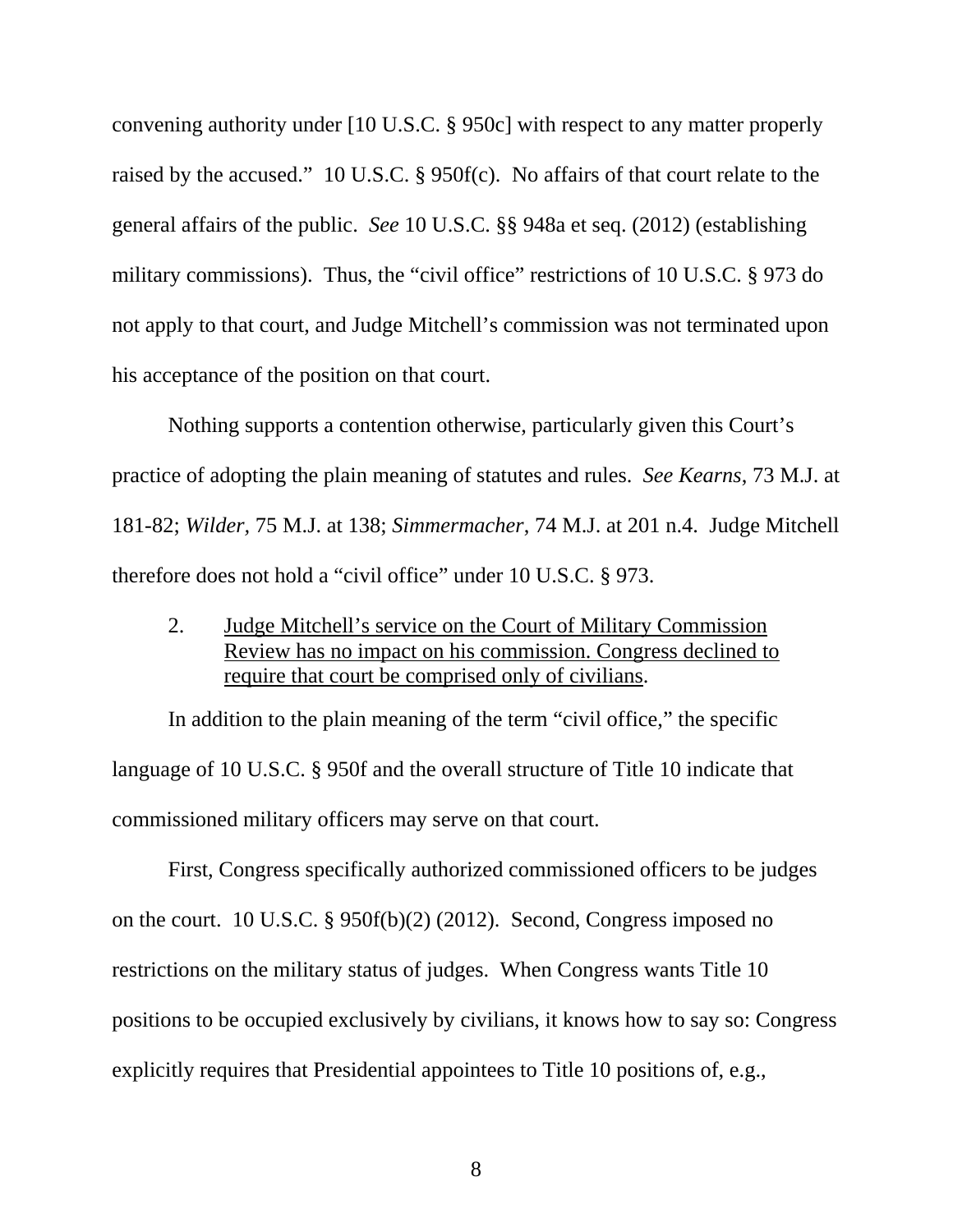Secretary of Defense, Assistant Secretaries of Defense, General Counsel of the Department of Defense, and Judges of this very Court, be "from civilian life." *See* 10 U.S.C. §§ 113(a), 138(a)(2), 140(a), 942(b)(1) (2012).

Yet Congress used no such language when establishing the Court of Military Commission Review, and instead specifically permitted the assignment of commissioned military officers to serve on that court. 10 U.S.C. § 950f(b)(2). Thus, no civilian restriction applies to Judge Mitchell, and Appellant's argument fails.

# **Conclusion**

WHEREFORE, Amicus respectfully requests that this Honorable Court deny Appellant's claims and affirm the decision of the lower court.

 JUSTIN C. HENDERSON JAMES M. BELFORTI Lieutenant Commander, JAGC, USN Lieutenant, JAGC, USN Appellate Government Counsel<br>
Senior Appellate Counsel Navy-Marine Corps Appellate Navy-Marine Corps Appellate Review Activity **Review Activity** Bldg. 58, Suite B01 Bldg. 58, Suite B01 1254 Charles Morris Street SE 1254 Charles Morris Street SE Washington Navy Yard, DC 20374 Washington Navy Yard, DC 20374 (202) 685-7679, fax (202) 685-7687 (202) 685-7433, fax (202) 685-7687 Bar no. 36640 **Bar** no. 36443